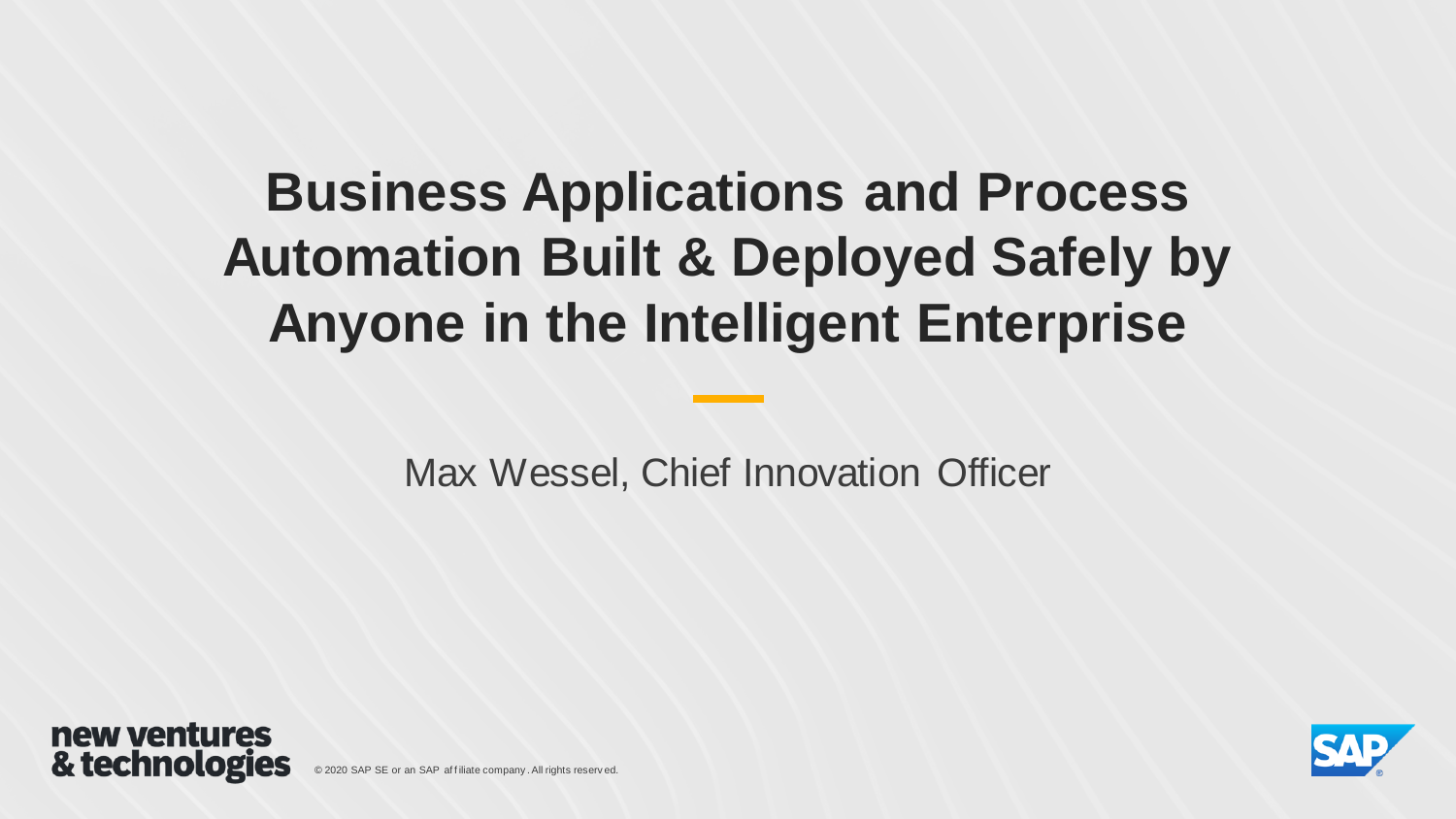## **The Future of Enterprise Software**



Contextually aware, individualized experiences



 $\begin{array}{ccccccccc} \bullet & \bullet & \bullet & \bullet \end{array}$ 

Configurable for any use and user in hours, not months



Open to a heterogeneous world



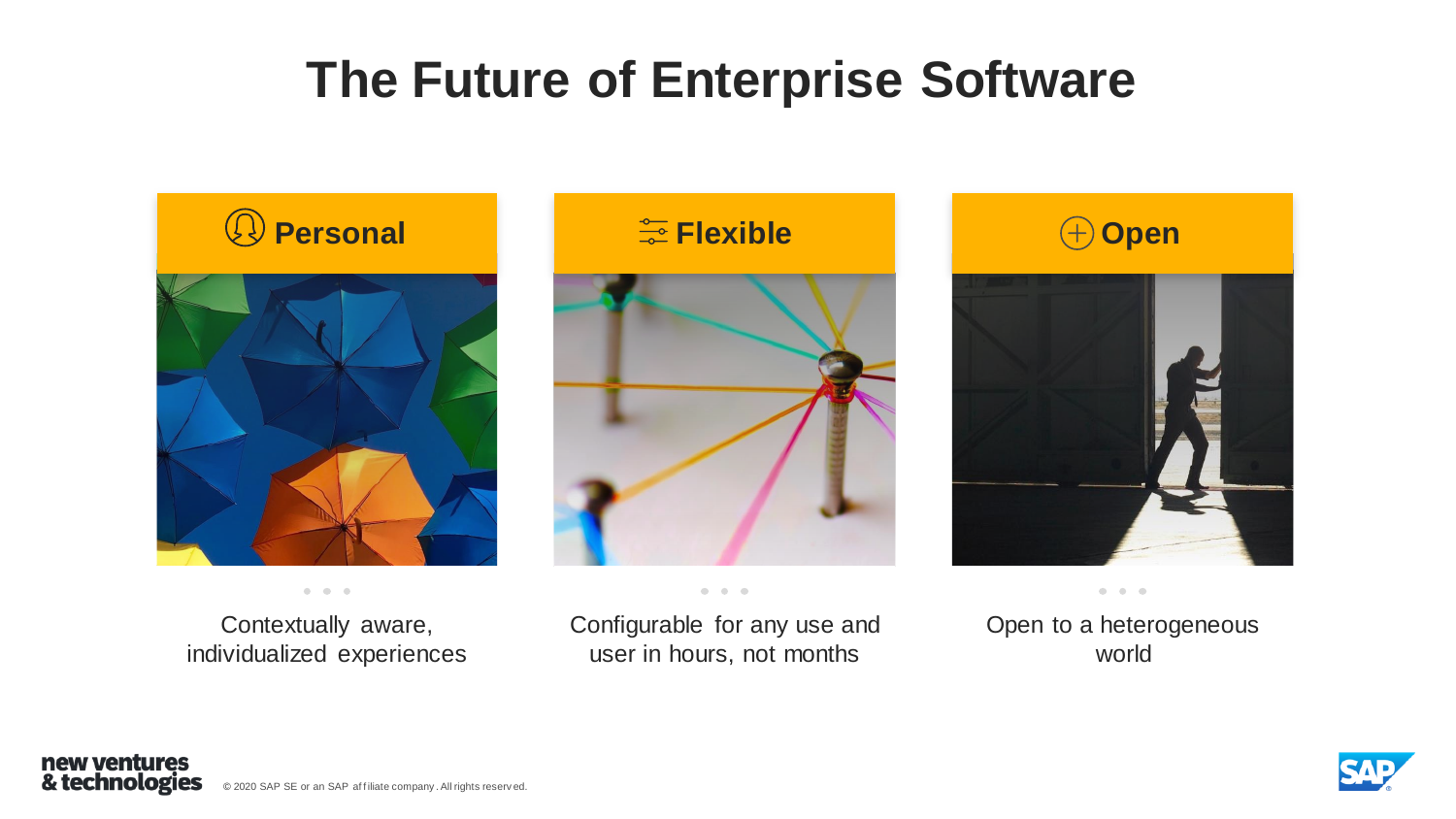# **The Long Tail of Content Creation**

- **2,800 hours** of original content produced in 2019
- **27 Emmys** in 2019 (2nd to HBO)  $\rightarrow$
- **183 million** viewers total  $\rightarrow$
- **30,000 hours** of content  $\rightarrow$ uploaded every hour
- **16,000 channels** with 1m+ subscribers
- **2 billion** viewers per month  $\rightarrow$





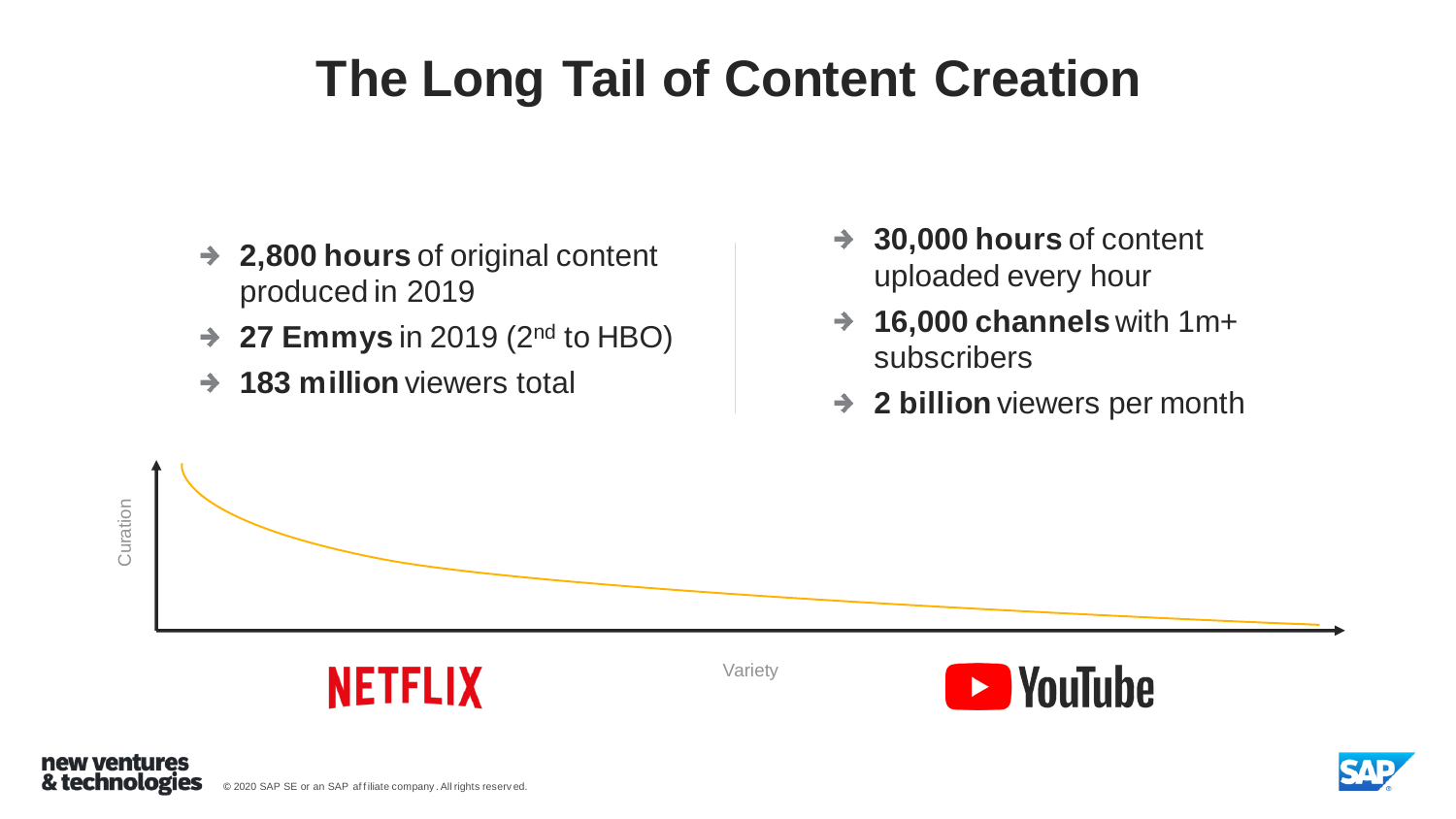# **The Long Tail of IT Backlogs**

**SCP** 

### **How can IT departments deliver enterprise-scale value?**

#### **Optimize the core —**

deliver value at scale by automating core processes so you can focus on high-value.

#### **Tame the long tail —**

hundreds of non-automated, non-integrated processes that do not merit IT projects and get lost in shadow IT.



**Intelligent Suite**

### $\rightarrow$  Highly standardized & integrated. → Secure & Controlled.  $\rightarrow$  Managed by IT: free limited resources by optimizing & automating.  $\rightarrow$  No automation, no intelligence.  $\rightarrow$  No integration, no transparency. **Core Processes Long Tail: Departmental & regional variants, exception handling.**

→ Shadow-IT: non-secured, non-controlled, tame the tail through secure no-code application development.

**Extentions**  $\bullet$  Low code/no code app development

Process Variety